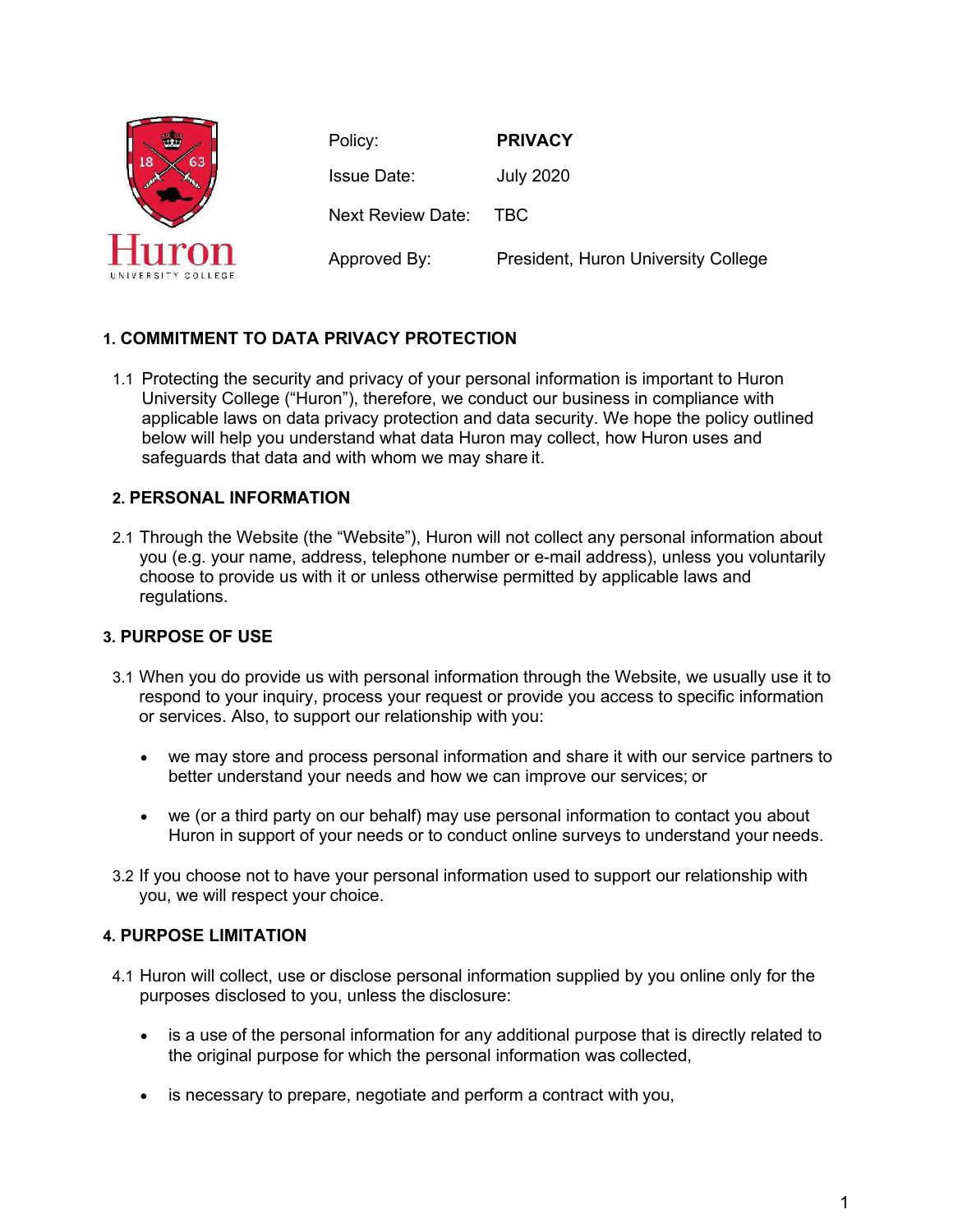- is required by law or the competent governmental or judicial authorities,
- is necessary to establish or preserve a legal claim or defense, or
- is necessary to prevent fraud or other illegal activities, such as willful attacks on Huron information technology systems.

#### **5. NON-PERSONAL INFORMATION COLLECTED AUTOMATICALLY**

5.1 When you access our Website, we may automatically (i.e., not by registration) collect nonpersonal information (e.g. type of Internet browser and operating system used, domain name of the Website from

which you came, number of visits, average time spent on the site, pages viewed). We may use this information to monitor the attractiveness of our Website and improve its performance or content.

### **6. COMMUNICATIONS OR UTILIZATION DATA**

6.1 Through your use of telecommunications services to access our Website, your communications data (e.g. Internet protocol address) or utilization data (e.g. information on the beginning, end and extent of each access, and information on the telecommunications services you accessed) are technically generated and could conceivably relate to personal information. To the extent that there is a compelling necessity, the collection, processing and use of your communications or utilization data will occur and will be performed in accordance with the applicable data privacy protection legal framework.

# **7. COOKIES**

7.1 When you access the Website, we may use a browser feature called a 'cookie' to collect information that is not personally identifiable (such as the type of Internet browser and operating system you use, the domain name of the Website from which you came, number of visits, average time spent on our Website, and pages viewed). A cookie is a small text file containing a unique identification number that identifies your browser, but not you, to our computers each time you visit one of our Websites that uses cookies. In addition to the identified purposes described in our Privacy Code, we may use this Website information and share it with our affiliates and other organizations with whom we have a commercial relationship to measure the use of our Website and to improve the functionality and content of the Website. If you wish, you can reset your browser either to notify you when you have received a cookie or refuse to accept cookies. However, if you refuse to accept cookies, you may not be able to use some of the features available on our Website.

#### **8. ONLINE COMMUNICATIONS**

8.1 In order to provide you with service or information, you may voluntarily submit personal information to us for purposes such as registration, queries and correspondence, making a purchase, obtaining a quote or other information, and participating in contests and surveys. If you are known to Huron as a registered user of an online service, we may combine and store personal information about your use of our Website and the online information you